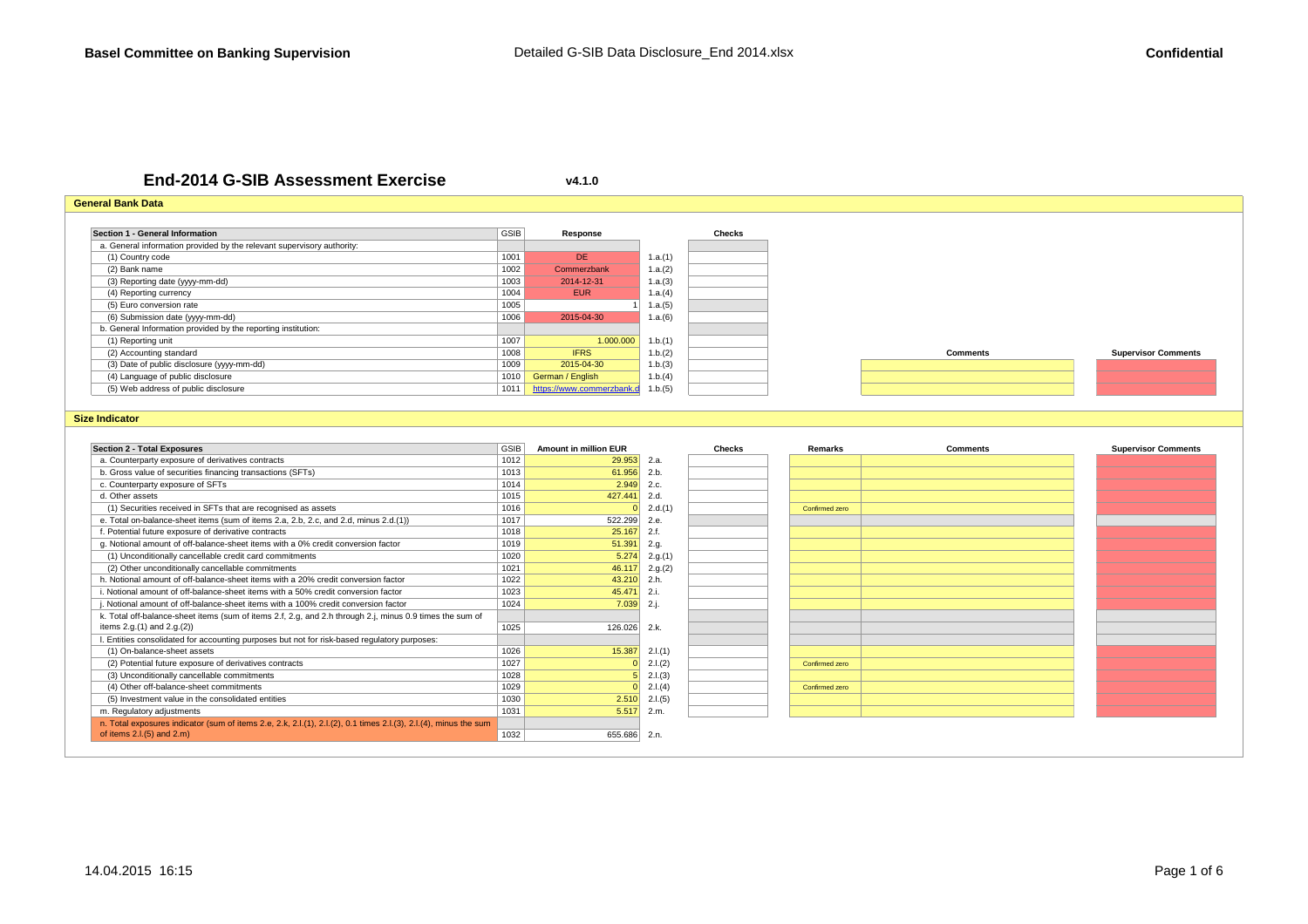### **Interconnectedness Indicators**

(1) Net negative fair value

(2) Potential future exposure

f. Intra-financial system liabilities indicator (sum of items 4.a through 4.e.(2))

| Section 3 - Intra-Financial System Assets                                                                     | GSIB | <b>Amount in million EUR</b> |              | <b>Checks</b> | Remarks        | <b>Comments</b> | <b>Supervisor Comments</b> |
|---------------------------------------------------------------------------------------------------------------|------|------------------------------|--------------|---------------|----------------|-----------------|----------------------------|
| a. Funds deposited with or lent to other financial institutions                                               | 1033 | 95.998 3.a.                  |              |               |                |                 |                            |
| (1) Certificates of deposit                                                                                   | 1034 |                              | 3.a.(1)      |               | Confirmed zero |                 |                            |
| b. Unused portion of committed lines extended to other financial institutions                                 | 1035 | 8.675                        | 3.b.         |               |                |                 |                            |
| c. Holdings of securities issued by other financial institutions:                                             |      |                              |              |               |                |                 |                            |
| (1) Secured debt securities                                                                                   | 1036 | 10.881                       | 3.c.(1)      |               |                |                 |                            |
| (2) Senior unsecured debt securities                                                                          | 1037 | 22.291                       | 3.c.(2)      |               |                |                 |                            |
| (3) Subordinated debt securities                                                                              | 1038 | 158                          | 3.c.(3)      |               |                |                 |                            |
| (4) Commercial paper                                                                                          | 1039 | 1.603                        | 3.c.(4)      |               |                |                 |                            |
| (5) Equity securities                                                                                         | 1040 | 8.908                        | 3.c.(5)      |               |                |                 |                            |
| (6) Offsetting short positions in relation to the specific equity securities included in item 3.c.(5)         | 1041 | 4.164                        | 3.c.(6)      |               |                |                 |                            |
| d. Net positive current exposure of securities financing transactions with other financial institutions       | 1042 | 3.886                        | 3.d.         |               |                |                 |                            |
| e. Over-the-counter derivatives with other financial institutions that have a net positive fair value:        |      |                              |              |               |                |                 |                            |
| (1) Net positive fair value                                                                                   | 1043 | 7.218                        | 3.e.(1)      |               |                |                 |                            |
| (2) Potential future exposure                                                                                 | 1044 | 7.521                        | 3.e.(2)      |               |                |                 |                            |
| f. Intra-financial system assets indicator (sum of items 3.a, 3.b through 3.c.(5), 3.d, 3.e.(1), and 3.e.(2), |      |                              |              |               |                |                 |                            |
| minus $3.c.(6)$                                                                                               | 1045 | 162.975 3.f.                 |              |               |                |                 |                            |
| Section 4 - Intra-Financial System Liabilities                                                                | GSIB | <b>Amount in million EUR</b> |              | <b>Checks</b> | Remarks        | <b>Comments</b> | <b>Supervisor Comments</b> |
|                                                                                                               | 1046 |                              |              |               |                |                 |                            |
| a. Deposits due to depository institutions                                                                    |      | 66.201                       | 4.a.<br>4.h. |               |                |                 |                            |
| b. Deposits due to non-depository financial institutions                                                      | 1047 | 92.199                       |              |               |                |                 |                            |
| c. Unused portion of committed lines obtained from other financial institutions                               | 1048 |                              | 4.c.         |               | Confirmed zero |                 |                            |
| d. Net negative current exposure of securities financing transactions with other financial institutions       | 1049 | 2.826                        | 4.d.         |               |                |                 |                            |
| e. Over-the-counter derivatives with other financial institutions that have a net negative fair value:        |      |                              |              |               |                |                 |                            |

1050 1051 14.586 4.e.(1)<br>1051 1051 16.283 4.e.(2)

1051 16.283 4.e.(2)<br>1052 192.095 4.f.

| Section 5 - Securities Outstanding                                                        | <b>GSIB</b> | <b>Amount in million EUR</b> |      | <b>Checks</b> | Remarks        |
|-------------------------------------------------------------------------------------------|-------------|------------------------------|------|---------------|----------------|
| a. Secured debt securities                                                                | 1053        | $27.325$ 5.a.                |      |               |                |
| b. Senior unsecured debt securities                                                       | 1054        | $22.390$ 5.b.                |      |               |                |
| c. Subordinated debt securities                                                           | 1055        | $13.184$ 5.c.                |      |               |                |
| d. Commercial paper                                                                       | 1056        | $1.849$ 5.d.                 |      |               |                |
| e. Certificates of deposit                                                                | 1057        | $1.300 $ 5.e.                |      |               |                |
| f. Common equity                                                                          | 1058        | 12.501                       | 5.f. |               |                |
| g. Preferred shares and any other forms of subordinated funding not captured in item 5.c. | 1059        | $\overline{0}$               | 5.q. |               | Confirmed zero |
| h. Securities outstanding indicator (sum of items 5.a through 5.g)                        | 1060        | 78.549 5.h.                  |      |               |                |

| $\overline{\mathsf{B}}$ | <b>Amount in million EUR</b> |      | Checks | Remarks        | <b>Comments</b> | <b>Supervisor Comments</b> |
|-------------------------|------------------------------|------|--------|----------------|-----------------|----------------------------|
|                         | $27.325$ 5.a.                |      |        |                |                 |                            |
|                         | $22.390$ 5.b.                |      |        |                |                 |                            |
| ີ                       | $13.184$ 5.c.                |      |        |                |                 |                            |
|                         | $1.849$ 5.d.                 |      |        |                |                 |                            |
|                         | $1.300$ 5.e.                 |      |        |                |                 |                            |
| 8.                      | 12.501                       | 5.f. |        |                |                 |                            |
|                         | $\Omega$                     | 5.g. |        | Confirmed zero |                 |                            |
|                         | 78.549                       | 5.h. |        |                |                 |                            |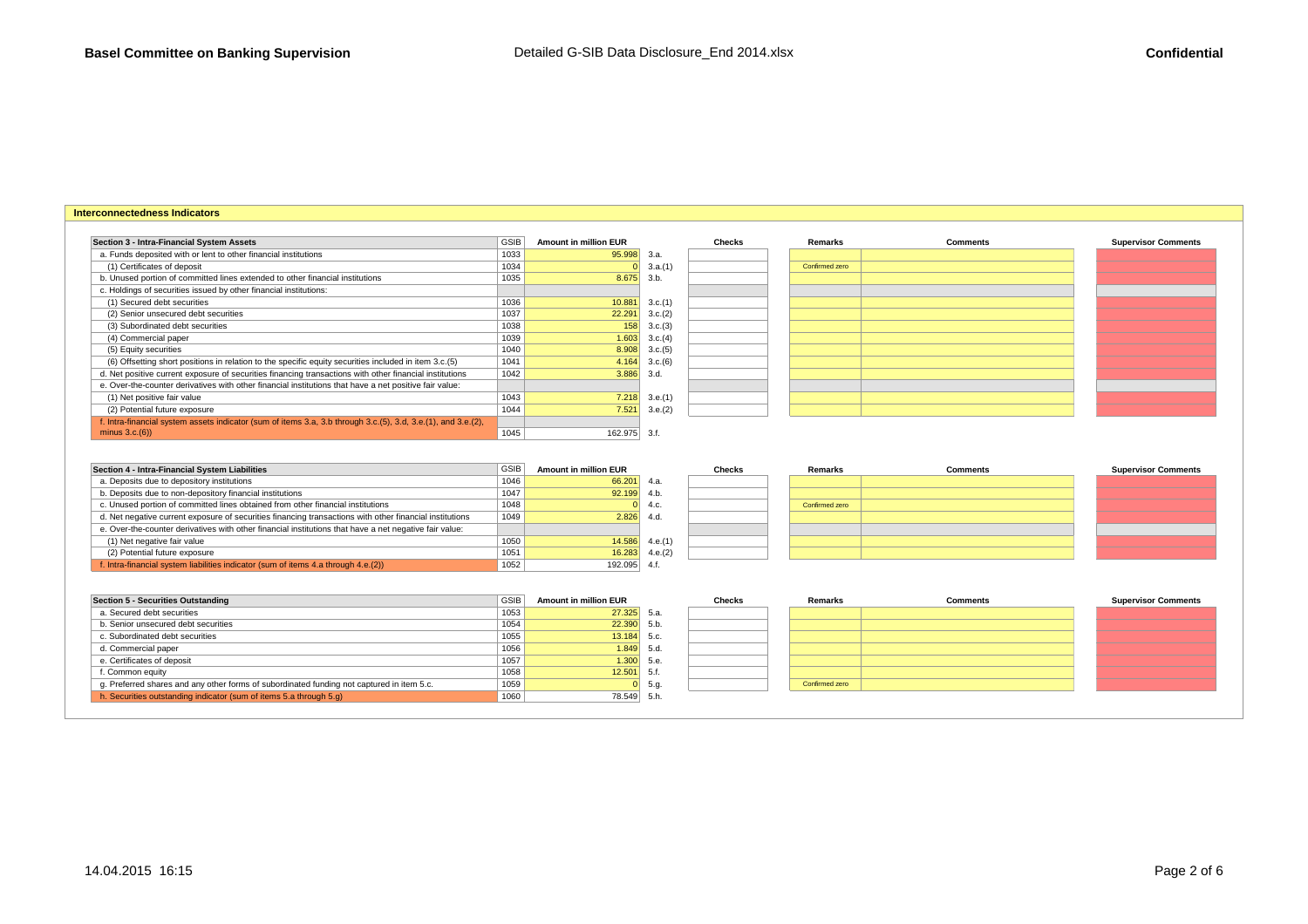# **Substitutability/Financial Institution Infrastructure Indicators**

| Section 6 - Payments made in the reporting year<br>(excluding intragroup payments) | Reported in | Amount in millions of the<br>specified currency | <b>GSIB</b>         | <b>Amount in million EUR</b>         |      | <b>Checks</b> | Remarks | <b>Comments</b>                                                     | <b>Supervisor Comments</b> |
|------------------------------------------------------------------------------------|-------------|-------------------------------------------------|---------------------|--------------------------------------|------|---------------|---------|---------------------------------------------------------------------|----------------------------|
| a. Australian dollars                                                              | <b>AUD</b>  | AUD 57.598 1061                                 |                     | $39.161$ 6.a.                        |      |               |         |                                                                     |                            |
| b. Brazilian real                                                                  | <b>BRL</b>  | <b>BRL 20 1062</b>                              |                     |                                      | 6.b. |               |         |                                                                     |                            |
| c. Canadian dollars                                                                | CAD         | CAD 134,694 1063                                |                     | 91.946                               | 6.c. |               |         |                                                                     |                            |
| d. Swiss francs                                                                    | CHF         | CHF 155.164 1064                                |                     | 127.753                              | 6.d. |               |         |                                                                     |                            |
| e. Chinese yuan                                                                    | <b>CNY</b>  | CNY 1.086.937 1065                              |                     | 133.029                              | 6.e. |               |         |                                                                     |                            |
| f. Euros                                                                           | <b>EUR</b>  | EUR 19.503.026 1066                             |                     | 19.503.026                           | 6.f  |               |         |                                                                     |                            |
| g. British pounds                                                                  | GBP         | GBP 839.425 1067                                |                     | 1.041.777                            | 6.q. |               |         |                                                                     |                            |
| h. Hong Kong dollars                                                               | <b>HKD</b>  | HKD 204.461 1068                                |                     | 19.878                               | 6.h. |               |         |                                                                     |                            |
| i. Indian rupee                                                                    | <b>INR</b>  | INR 7.034 1069                                  |                     | 87                                   | 6.i. |               |         |                                                                     |                            |
| . Japanese yen                                                                     | <b>JPY</b>  | JPY 16.440.313 1070                             |                     | 117.234                              | 6.i. |               |         |                                                                     |                            |
| k. Swedish krona                                                                   | <b>SEK</b>  | SEK 271.687 1071                                |                     | 29.872                               | 6.k. |               |         |                                                                     |                            |
| I. United States dollars                                                           | <b>USD</b>  | USD 9.773.721 1072                              |                     | 7.368.805                            | 6.I. |               |         |                                                                     |                            |
| m. Payments activity indicator (sum of items 6.a through 6.I)                      |             |                                                 | 1073                | 28.472.574 6.m.                      |      |               |         |                                                                     |                            |
| Section 7 - Assets Under Custody<br>a. Assets under custody indicator              |             |                                                 | <b>GSIB</b><br>1074 | Amount in million EUR<br>76.320 7.a. |      | <b>Checks</b> | Remarks | <b>Comments</b><br>Large portion of business has been sold in 2014. | <b>Supervisor Comments</b> |
| Section 8 - Underwritten Transactions in Debt and Equity Markets                   |             |                                                 | <b>GSIB</b>         | <b>Amount in million EUR</b>         |      | <b>Checks</b> | Remarks | <b>Comments</b>                                                     | <b>Supervisor Comments</b> |
|                                                                                    |             |                                                 |                     |                                      | 8.a. |               |         |                                                                     |                            |
| a. Equity underwriting activity                                                    |             |                                                 | 1075                | 2.276                                |      |               |         |                                                                     |                            |
| b. Debt underwriting activity                                                      |             |                                                 | 1076                | 33.597                               | 8.b. |               |         |                                                                     |                            |

# **Complexity indicators**

| Section 9 - Notional Amount of Over-the-Counter (OTC) Derivatives | GSIB | <b>Amount in million EUR</b> | Checks | Remarks | <b>Comments</b> | <b>Supervisor Comments</b> |
|-------------------------------------------------------------------|------|------------------------------|--------|---------|-----------------|----------------------------|
| a. OTC derivatives cleared through a central counterparty         | 1078 | 2.776.345                    |        |         |                 |                            |
| b. OTC derivatives settled bilaterally                            | 1079 | 2.232.944                    |        |         |                 |                            |
| OTC derivatives indicator (sum of items 9.a and 9.b)              | 1080 | 1.009.289 9.c.               |        |         |                 |                            |

| Section 10 - Trading and Available-for-Sale Securities                                               | <b>GSIE</b> | <b>Amount in million EUR</b> |               | Checks | Remarks | <b>Comments</b> | <b>Supervisor Comments</b> |
|------------------------------------------------------------------------------------------------------|-------------|------------------------------|---------------|--------|---------|-----------------|----------------------------|
| a. Held-for-trading securities (HFT)                                                                 | 1081        | 44.375 10.a.                 |               |        |         |                 |                            |
| b. Available-for-sale securities (AFS)                                                               | 1082        | 49.914 10.b.                 |               |        |         |                 |                            |
| c. Trading and AFS securities that meet the definition of Level 1 assets                             | 1083        | $30.893$ 10.c.               |               |        |         |                 |                            |
| d. Trading and AFS securities that meet the definition of Level 2 assets, with haircuts              | 1084        | 13,871                       | 10.d.         |        |         |                 |                            |
| e. Trading and AFS securities indicator (sum of items 10.a and 10.b, minus the sum of 10.c and 10.d) | 1085        | 49.525 10.e.                 |               |        |         |                 |                            |
|                                                                                                      |             |                              |               |        |         |                 |                            |
| Section 11 - Level 3 Assets                                                                          | GSIB        | <b>Amount in million EUR</b> |               | Checks | Remarks | <b>Comments</b> | <b>Supervisor Comments</b> |
| a. Level 3 assets indicator (Assets valued using Level 3 measurement inputs)                         | 1086        |                              | $5.722$ 11.a. |        |         |                 |                            |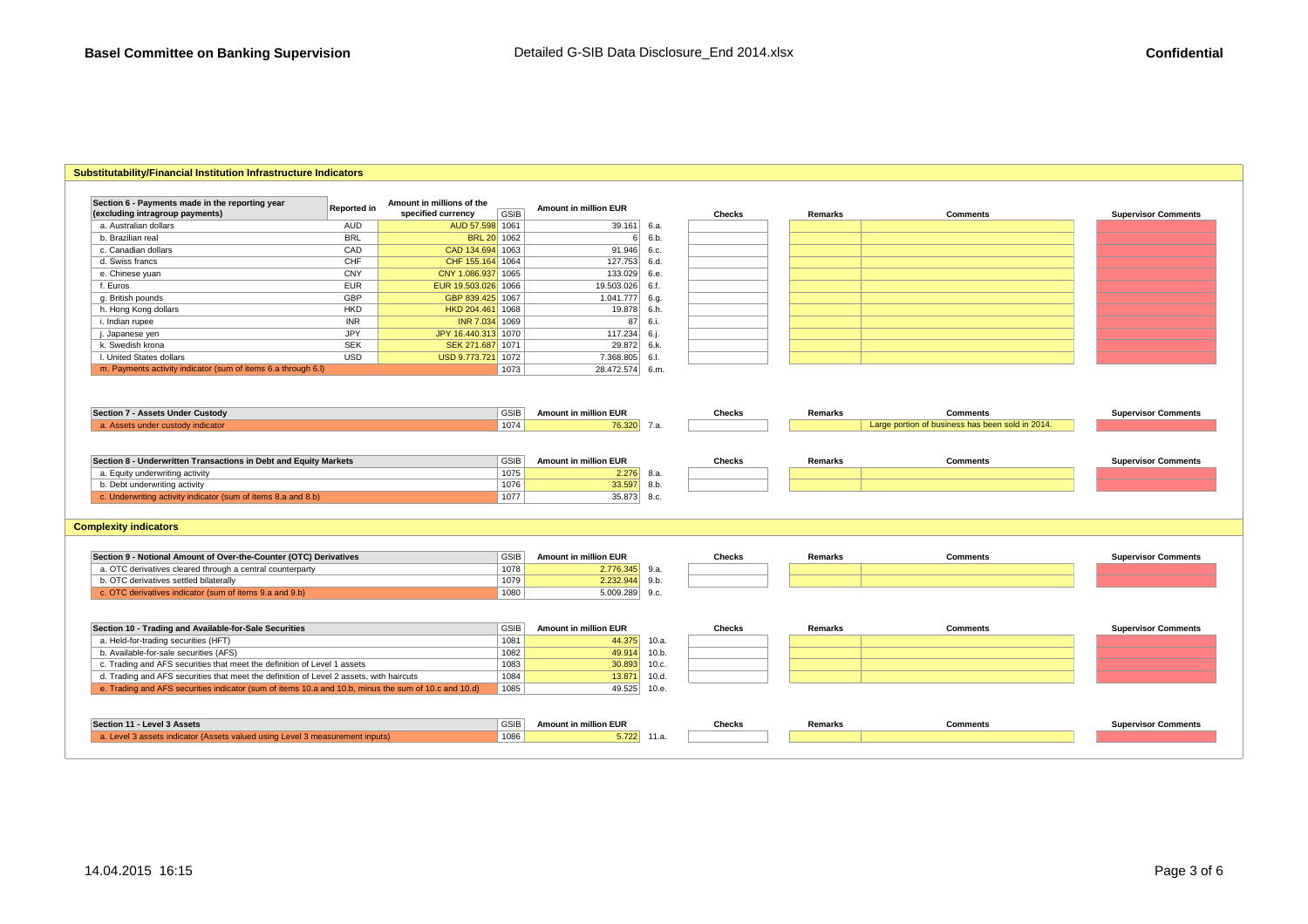# **Cross-Jurisdictional Activity Indicators**

| Section 12 - Cross-Jurisdictional Claims                                                            | <b>GSIB</b>         | <b>Amount in million EUR</b> |                   | <b>Checks</b>        | Remarks        | <b>Comments</b> | <b>Supervisor Comments</b> |
|-----------------------------------------------------------------------------------------------------|---------------------|------------------------------|-------------------|----------------------|----------------|-----------------|----------------------------|
| a. Cross-jurisdictional claims indicator (Total foreign claims on an ultimate risk basis)           | 1087                | 234.707                      | 12.a.             |                      |                |                 |                            |
|                                                                                                     |                     |                              |                   |                      |                |                 |                            |
| Section 13 - Cross-Jurisdictional Liabilities                                                       | <b>GSIB</b>         | <b>Amount in million EUR</b> |                   | <b>Checks</b>        | Remarks        | <b>Comments</b> | <b>Supervisor Comments</b> |
| a. Foreign liabilities (excluding derivatives and local liabilities in local currency)              | 1088                | 136.165                      | 13.a.             |                      |                |                 |                            |
| (1) Any foreign liabilities to related offices included in item 13.a.                               | 1089                | 25.291                       | 13.a.(1)          |                      |                |                 |                            |
| b. Local liabilities in local currency (excluding derivatives activity)                             | 1090                | 18.075                       | 13.b.             |                      |                |                 |                            |
| c. Cross-jurisdictional liabilities indicator (sum of items 13.a and 13.b, minus 13.a.(1))          | 1091                | 128.949                      | 13.c.             |                      |                |                 |                            |
|                                                                                                     |                     |                              |                   |                      |                |                 |                            |
| <b>Ancillary Data</b>                                                                               |                     |                              |                   |                      |                |                 |                            |
|                                                                                                     |                     |                              |                   |                      |                |                 |                            |
| Section 14 - Ancillary Indicators                                                                   | <b>GSIB</b><br>1092 | Amount in million EUR        |                   | <b>Checks</b>        | Remarks        | <b>Comments</b> | <b>Supervisor Comments</b> |
| a. Total liabilities                                                                                |                     |                              | 14.a.<br>14.b.    | Please enter a value |                |                 |                            |
| b. Retail funding                                                                                   | 1093                |                              |                   | Please enter a value |                |                 |                            |
| c. Wholesale funding dependence ratio (the difference between items 14.a and 14.b, divided by 14.a) | 1094                |                              | 14.c.<br>14.d.    |                      |                |                 |                            |
| d. Total gross revenue                                                                              | 1095<br>1096        |                              |                   | Please enter a value |                |                 |                            |
| e. Total net revenue                                                                                |                     |                              | 14.e.             | Please enter a value |                |                 |                            |
| f. Foreign net revenue                                                                              | 1097                |                              | 14.f.             | Please enter a value |                |                 |                            |
| g. Gross value of cash lent and gross fair value of securities lent in SFTs                         | 1098<br>1099        |                              | 14.q.<br>14.h.    | Please enter a value |                |                 |                            |
| h. Gross value of cash borrowed and gross fair value of securities borrowed in SFTs                 |                     |                              |                   | Please enter a value |                |                 |                            |
| i. Gross positive fair value of over-the-counter (OTC) derivatives transactions                     | 1100                |                              | 14.i.<br>$14.$ j. | Please enter a value |                |                 |                            |
| . Gross negative fair value of OTC derivatives transactions                                         | 1101                |                              |                   | Please enter a valu  |                |                 |                            |
|                                                                                                     |                     | Amount in single units       |                   | <b>Checks</b>        | Remarks        | <b>Comments</b> | <b>Supervisor Comments</b> |
| k. Number of jurisdictions                                                                          | 1102                |                              | 14.k.             | Please enter a value |                |                 |                            |
|                                                                                                     |                     |                              |                   |                      |                |                 |                            |
|                                                                                                     |                     |                              |                   |                      |                |                 |                            |
| Section 15 - Ancillary Items                                                                        | <b>GSIB</b>         | <b>Amount in million EUR</b> |                   | <b>Checks</b>        | Remarks        | <b>Comments</b> | <b>Supervisor Comments</b> |
| a. Total exposures prior to regulatory adjustments (January 2014 definition)                        | 1103                |                              | 15.a.             | Please enter a value |                |                 |                            |
| b. Total exposures for the calculation of the leverage ratio (January 2014 definition)              | 1104                |                              | 15.b.             | Please enter a value |                |                 |                            |
| c. Loans obtained from other financial institutions                                                 | 1105<br>1106        |                              | 15.c.             | Please enter a value |                |                 |                            |
| d. Certificates of deposit included in items 4.a and 4.b                                            |                     |                              | 15.d.             | Please enter a value |                |                 |                            |
| e. Held-to-maturity securities                                                                      | 1107                |                              | 15.e.             | Please enter a value |                |                 |                            |
| Amount in millions of the                                                                           |                     |                              |                   |                      |                |                 |                            |
| Reported in<br>specified currency<br>f. Payments made in the reporting year                         | GSIB                | Amount in million EUR        |                   | <b>Checks</b>        | <b>Remarks</b> | <b>Comments</b> | <b>Supervisor Comments</b> |
| <b>MXN</b><br>(1) Mexican pesos                                                                     | 1108                |                              | 15.f.(1)          | Please enter a value |                |                 |                            |
| <b>NZD</b><br>(2) New Zealand dollars                                                               | 1109                |                              | 15.f.(2)          | Please enter a value |                |                 |                            |
| <b>RUB</b><br>(3) Russian rubles                                                                    | 1110                |                              | 15.f.(3)          | Please enter a value |                |                 |                            |
|                                                                                                     |                     |                              |                   |                      |                |                 |                            |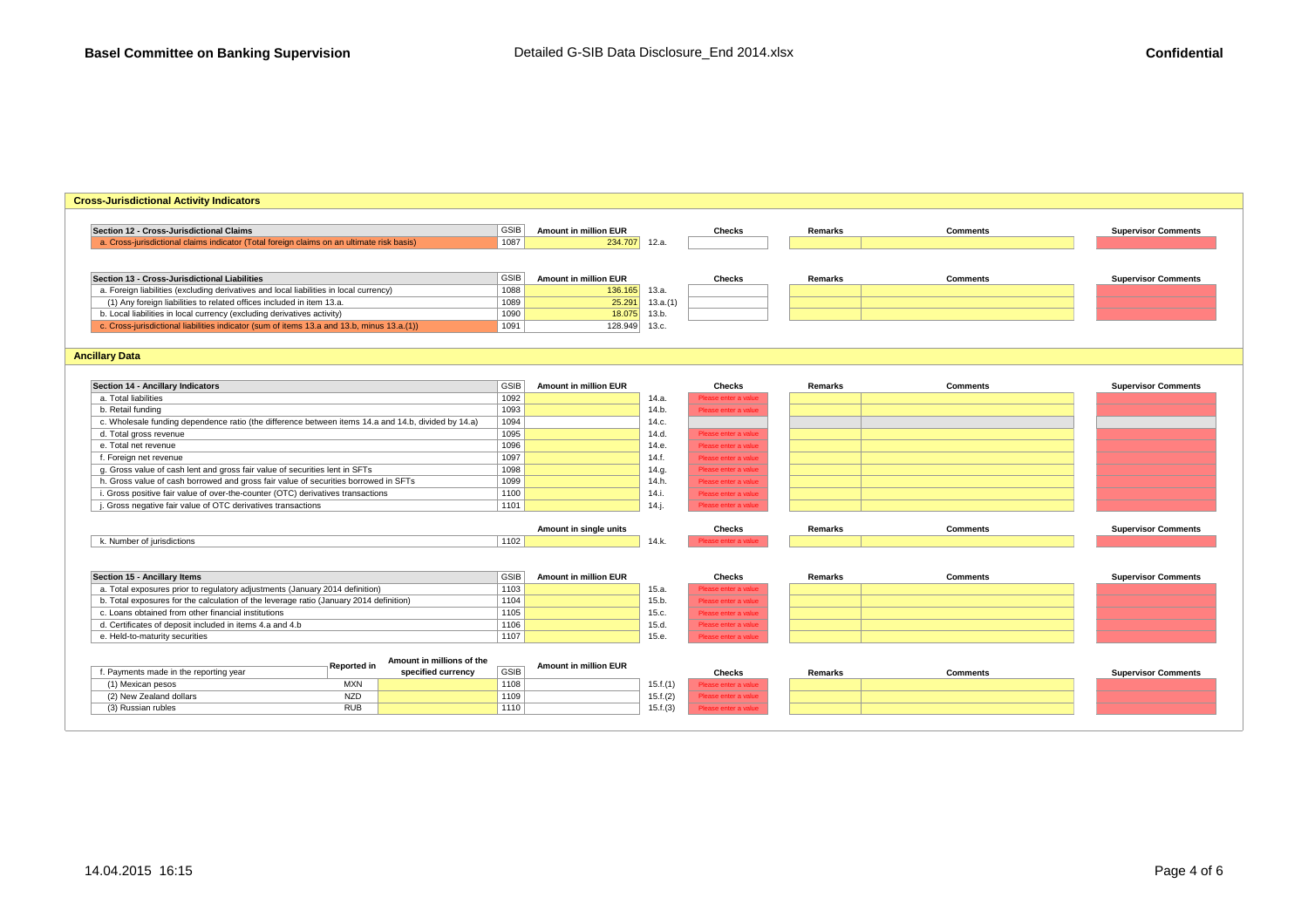#### **Memorandum Items**

| Section 16 - Size Items                                                                                  | <b>GSIB</b> | <b>Amount in million EUR</b> |       | <b>Checks</b>        | Remarks | С          |
|----------------------------------------------------------------------------------------------------------|-------------|------------------------------|-------|----------------------|---------|------------|
| a. Total assets under the regulatory scope of consolidation                                              | 1111        |                              | 16.a. | Please enter a value |         | XXX        |
| b. Total assets under the accounting scope of consolidation                                              | 1112        |                              | 16.b. | Please enter a value |         | <b>XXX</b> |
| c. Total assets of insurance subsidiaries gross of intragroup exposures                                  | 1113        |                              | 16.c. | Please enter a value |         | XXX        |
| d. Total assets of insurance subsidiaries net of non-insurance intragroup exposures                      | 1114        |                              | 16.d. | Please enter a value |         | XXX        |
| e. Total off-balance-sheet assets of insurance subsidiaries gross of intragroup exposures                | 1115        |                              | 16.e. | Please enter a value |         | XXX        |
| f. Total off-balance-sheet assets of insurance subsidiaries net of non-insurance intragroup exposures    | 1116        |                              | 16.f. | Please enter a value |         | XXX        |
| g. Total exposures including investments in insurance subs outside the regulatory scope of consolidation | 1117        |                              | 16.g. | Please enter a value |         | XXX        |
|                                                                                                          |             |                              |       |                      |         |            |
| Section 17 - Interconnectedness Items                                                                    | <b>GSIB</b> | <b>Amount in million EUR</b> |       | <b>Checks</b>        | Remarks | c          |
| a. Book value of equities for which a market price is unavailable                                        | 1118        |                              | 17.a. | Please enter a value |         | XXX        |
| b. Certificates of mutual banks                                                                          | 1119        |                              | 17.b. | Please enter a value |         | XXX        |
| c. Minority interest                                                                                     | 1120        |                              | 17.c. | Please enter a value |         | XXX        |

| в. | <b>Amount in million EUR</b> |       | <b>Checks</b>        | Remarks | <b>Comments Regarding Data Quality/Availability</b> | <b>Supervisor Comments</b> |
|----|------------------------------|-------|----------------------|---------|-----------------------------------------------------|----------------------------|
|    |                              | 16.a. | Please enter a value |         | <b>XXX</b>                                          |                            |
|    |                              | 16.b. | Please enter a value |         | <b>XXX</b>                                          |                            |
|    |                              | 16.c. | Please enter a value |         | <b>XXX</b>                                          |                            |
|    |                              | 16.d. | Please enter a value |         | <b>XXX</b>                                          |                            |
|    |                              | 16.e. | Please enter a value |         | <b>XXX</b>                                          |                            |
|    |                              | 16.f. | Please enter a value |         | <b>XXX</b>                                          |                            |
|    |                              | 16.g. | Please enter a value |         | <b>XXX</b>                                          |                            |

| onnectedness Items                               | GSIB | <b>Amount in million EUR</b> |       | Checks               | Remarks |            |
|--------------------------------------------------|------|------------------------------|-------|----------------------|---------|------------|
| equities for which a market price is unavailable | 1118 |                              | 17.a  | Please enter a value |         | <b>XXX</b> |
| nutual banks                                     | 1119 |                              | 17.b. | Please enter a value |         | <b>XXX</b> |
|                                                  | 1120 |                              | 17.C. | Please enter a value |         | <b>XXX</b> |
|                                                  |      |                              |       |                      |         |            |

| <b>Amount in million EUR</b> |       | Checks                 | Remarks | <b>Comments Regarding Data Quality/Availability</b> | <b>Supervisor Comments</b> |
|------------------------------|-------|------------------------|---------|-----------------------------------------------------|----------------------------|
|                              | 17.a. | Please enter a value : |         | <b>XXX</b>                                          |                            |
|                              | 17.b. | dease enter a value    |         | <b>XXX</b>                                          |                            |
|                              | 17.c. | lease enter a value :  |         | <b>XXX</b>                                          |                            |

| Section 18 - Substitutability/Financial Infra. Items                                  | <b>Reported in</b> | Amount in millions of the |             | <b>Amount in million EUR</b> |           |                      |         |                                                     |                            |
|---------------------------------------------------------------------------------------|--------------------|---------------------------|-------------|------------------------------|-----------|----------------------|---------|-----------------------------------------------------|----------------------------|
| a. Payments made as a correspondent for other banks                                   |                    | specified currency        | <b>GSIB</b> |                              |           | <b>Checks</b>        | Remarks | <b>Comments Regarding Data Quality/Availability</b> | <b>Supervisor Comments</b> |
| (1) Australian dollars                                                                | <b>AUD</b>         |                           | 1121        |                              | 18.a.(1)  | Please enter a value |         | <b>XXX</b>                                          |                            |
| (2) Brazilian real                                                                    | <b>BRL</b>         |                           | 1122        |                              | 18.a.(2)  | Please enter a value |         | <b>XXX</b>                                          |                            |
| (3) Canadian dollars                                                                  | CAD                |                           | 1123        |                              | 18.a.(3)  | Please enter a value |         | <b>XXX</b>                                          |                            |
| (4) Swiss francs                                                                      | CHF                |                           | 1124        |                              | 18.a.(4)  | Please enter a value |         | <b>XXX</b>                                          |                            |
| (5) Chinese yuan                                                                      | CNY                |                           | 1125        |                              | 18.a.(5)  | Please enter a value |         | <b>XXX</b>                                          |                            |
| (6) Euros                                                                             | <b>EUR</b>         |                           | 1126        |                              | 18.a.(6)  | Please enter a value |         | <b>XXX</b>                                          |                            |
| (7) British pounds                                                                    | <b>GBP</b>         |                           | 1127        |                              | 18.a.(7)  | Please enter a value |         | <b>XXX</b>                                          |                            |
| (8) Hong Kong dollars                                                                 | <b>HKD</b>         |                           | 1128        |                              | 18.a.(8)  | Please enter a value |         | <b>XXX</b>                                          |                            |
| (9) Indian rupee                                                                      | <b>INR</b>         |                           | 1129        |                              | 18.a.(9)  | Please enter a value |         | <b>XXX</b>                                          |                            |
| (10) Japanese yen                                                                     | <b>JPY</b>         |                           | 1130        |                              | 18.a.(10) | Please enter a value |         | <b>XXX</b>                                          |                            |
| (11) Swedish krona                                                                    | <b>SEK</b>         |                           | 1131        |                              | 18.a.(11) | Please enter a value |         | <b>XXX</b>                                          |                            |
| (12) United States dollars                                                            | <b>USD</b>         |                           | 1132        |                              | 18.a.(12) | Please enter a value |         | <b>XXX</b>                                          |                            |
| (13) Mexican pesos                                                                    | <b>MXN</b>         |                           | 1133        |                              | 18.a.(13) | Please enter a value |         | <b>XXX</b>                                          |                            |
| (14) New Zealand dollars                                                              | <b>NZD</b>         |                           | 1134        |                              | 18.a.(14) | Please enter a value |         | <b>XXX</b>                                          |                            |
| (15) Russian rubles                                                                   | <b>RUB</b>         |                           | 1135        |                              | 18.a.(15) | Please enter a value |         | <b>XXX</b>                                          |                            |
| b Trading volume of securities issued by sovereigns                                   |                    |                           | 1136        |                              | 18.b.     | Please enter a value |         | <b>XXX</b>                                          |                            |
| c. Trading volume of securities issued by other public sector entities                |                    |                           | 1137        |                              | 18.c.     | Please enter a value |         | <b>XXX</b>                                          |                            |
| d. Trading volume of other fixed income securities                                    |                    |                           | 1138        |                              | 18.d.     | Please enter a value |         | <b>XXX</b>                                          |                            |
| e. Trading volume of listed equities                                                  |                    |                           | 1139        |                              | 18.e.     | Please enter a value |         | <b>XXX</b>                                          |                            |
| f. Trading volume of all other securities                                             |                    |                           | 1140        |                              | 18.f.     | Please enter a value |         | <b>XXX</b>                                          |                            |
| g. Initial margin posted to central counterparties (CCPs) on behalf of clients        |                    |                           | 1141        |                              | 18.q.     | Please enter a value |         | <b>XXX</b>                                          |                            |
| h. Initial margin posted to CCPs for the reporting group's own account                |                    |                           | 1142        |                              | 18.h.     | Please enter a value |         | <b>XXX</b>                                          |                            |
| i. Default fund contributions to CCPs                                                 |                    |                           | 1143        |                              | 18.i.     | Please enter a value |         | <b>XXX</b>                                          |                            |
| . Other facilities to CCPs                                                            |                    |                           | 1144        |                              | 18.j.     | Please enter a value |         | <b>XXX</b>                                          |                            |
| k. Provision of settlement services in connection with centrally-cleared transactions |                    |                           | 1145        |                              | 18.k.     | Please enter a value |         | <b>XXX</b>                                          |                            |
|                                                                                       |                    |                           |             |                              |           |                      |         |                                                     |                            |
| Section 19 - Cross-Jurisdictional Activity Items                                      |                    |                           | <b>GSIB</b> | <b>Amount in million EUR</b> |           | <b>Checks</b>        | Remarks | <b>Comments Regarding Data Quality/Availability</b> | <b>Supervisor Comments</b> |
| a. Foreign derivative claims on an ultimate risk basis                                |                    |                           | 1146        |                              | 19.a.     | Please enter a value |         | <b>XXX</b>                                          |                            |
| b. Foreign derivative liabilities (aggregation of BIS locational statistics)          |                    |                           | 1147        |                              | 19.b.     | Please enter a value |         | <b>XXX</b>                                          |                            |
| c. Foreign liabilities on an immediate risk basis (including derivatives)             |                    |                           | 1148        |                              | 19.c.     | Please enter a value |         | <b>XXX</b>                                          |                            |
| d. Foreign derivative liabilities on an immediate risk basis                          |                    |                           | 1149        |                              | 19.d.     | Please enter a value |         | <b>XXX</b>                                          |                            |

 $1150$  1150  $19.9$ . Please enter a value  $\frac{1}{2}$   $\frac{1}{2}$   $\frac{1}{2}$   $\frac{1}{2}$   $\frac{1}{2}$   $\frac{1}{2}$   $\frac{1}{2}$   $\frac{1}{2}$   $\frac{1}{2}$   $\frac{1}{2}$   $\frac{1}{2}$   $\frac{1}{2}$   $\frac{1}{2}$   $\frac{1}{2}$   $\frac{1}{2}$   $\frac{1}{2}$   $\frac{1}{2}$   $\frac{1}{2}$ 

e. Foreign debt security liabilities on an immediate risk basis